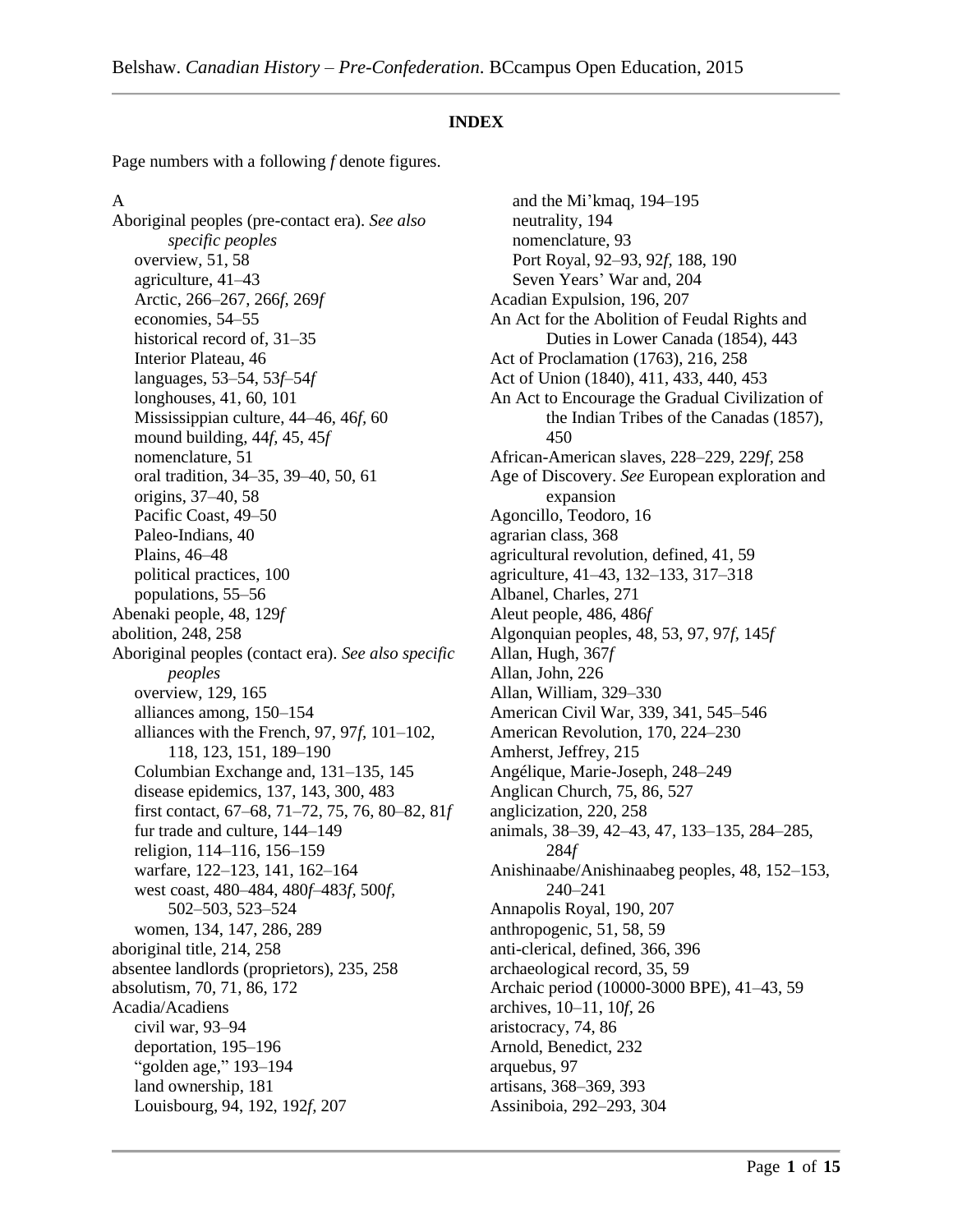Astor, John Jacob, 282, 491, 508–509 Athabascan (Na-Dené) languages, 49, 53, 53*f* Atlantic colonies, 322–324, 553–554, 553*f* Attawandaron people, 151, 165 Aulnay, Charles de Menou d', 93, 94 Azores, 92 Aztecs, 33, 42, 59, 77, 137–138

#### B

baby boom generation, 20–21, 26 backward linkages, 338, 341 Bagot, Charles, 435 Bagot commission, 449 Baldwin, Robert, 429, 432, 435 Bank of Canada, 329 Bank of Montreal, 329 Bank of New Brunswick, 324 Bank of Nova Scotia, 324 Bank of Quebec, 329 Bank of Upper Canada, 329–330, 330*f* Baranov, Alexander Andreyevich, 486 Barkerville, 521, 522 Barman, Jean, 528 Barnardo, Thomas John, 470 Batiscan, 357 Battle of Chateauguay, 254 Battle of Crysler's Farm, 254 Battle of Fallen Timbers, 250 Battle of Montgomery's Tavern, 403 Battle of Ogdensburg, 253 Battle of Sainte-Foy, 202, 207 Battle of Seven Oaks, 293, 304 Battle of the Plains of Abraham, 201–202, 208 Battle of the Thames, 253, 253*f* Beauharnois, de la Boische, Charles de, 122 beaver, 83, 98*f,* 145, 185–186, 185*f,* 271, 299, 565 The Beaver Club, Montreal, 391 Beaver Harbour, 515 Beaver Wars (Iroquois Wars), 141, 141*f,* 162–164, 163*f,* 188–189 Bédard, Pierre, 423 Begbie, Matthew Baillie, 523, 528 Bégon, Élisabeth, 201 Begourat, 96 benevolent societies, 392, 396, 398 Beothuk people, 49, 236–237 Bering, Vitus, 485 Beringia/Bering land bridge, 38, 38*f,* 59 Berry, William, 391 Bethune, Angus, 509 Bigot, François, 200

birth control, 352 birth rates, 351 bison, 47, 286, 286*f,* 297, 298*f* Black Death, 74, 86 Black Loyalists, 228–229, 229*f,* 232*f* Blackfoot Confederacy, 154, 165 Blanshard, Richard, 514–515, 515*f* Bligh, William, 490 Bliss, Michael, 350–351 Bodega y Quadra, Juan Francisco, 487, 489 Bonaparte, Napoleon, 250 Bougainville, Louis Antoine de, 200 Boullé, Hélène, 104, 460 Bouquet, Henry, 215 bourgeois/bougeoisie, 172, 207 Bourgeoys, Marguerite, 463 Braddock, Edward, 200 Brant, Joseph, 229, 247 Brant, Mary, 229 Brendan, saint, the Voyager, 64*f,* 68 brewing, 242–243, 258 Briand, Jean-Olivier, 219, 225 Britain. *See* Great Britain British Isles, 66–67 British North America defined, 258 Aboriginal relations, 214–216, 215*f,* 447–448 cities, 360–362 Constitutional Act (1791), 239–240, 239*f* demographics, 349–352 economic development (*see* economic development) education, 384–386 ethnicity, 380–383, 390–391 gender roles, 373–378 immigration, 316, 330, 353–355 Loyalist expulsion, 227–229 map of, 1776, 221*f* military rule, 218–219 Montreal merchants, 219–220, 278 partition, 230 politics and government (*see* politics and government) Province of Canada, 330, 433, 443 Quebec governance, 220–221, 221*f* rural culture, 357–359 slavery, 247–249 social changes, 19th century, 347, 395 social classes (*see* social classes) the west (*see* West Coast colonies) "British Party," 411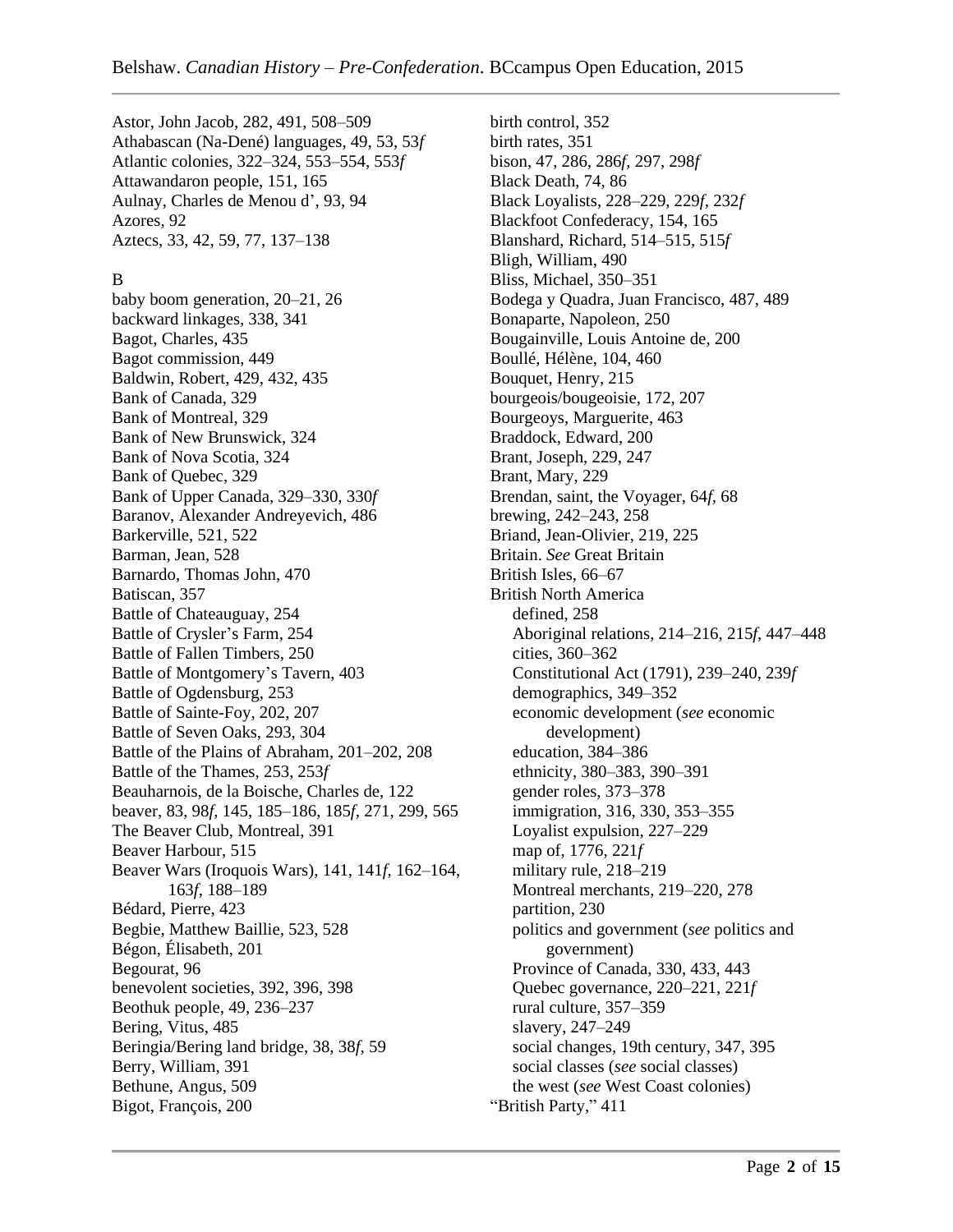Brock, Isaac, 7*f,* 252–253, 401–402, 401*f,* 402*f* Brown, George, 418, 421, 440, 537, 540–541, 541*f,* 558 Brown, Jennifer, 465–466 Bruce, John, 561 Buckongahelas, 250 buffalo jumps, 47, 59 Buller, Charles, 432 Bungee, 290, 304 Bute Inlet Massacre (Chilcotin War), 526, 532 C Cabot, John, 2, 75 Cahill, Barry, 228 Cahokia, 45–46, 45*f,* 59 Cajuns, 93, 125 calendrical systems, 37–38 Callicum, Nuu-chah-nulth leader, 487, 488*f* Canada Confederation (*see* Confederation) the "conquest," 202 the "Dominion," 556 founding of, 97 Canada Act (1791), 239 Canada West, 319*f,* 331, 334, 335*f* "Canadiens" *versus* "Canadians," 96 canals, 326–327 Cape Breton, 233 capitalism/capitalists, 313, 313*f,* 338, 341, 367–368 Cardinal Richelieu, 97 Careless, J.M.S., 20 "Cariboo Camels," 522, 522*f* Cariboo Wagon Road, 521–522, 532 Carleton, Guy, 219–220, 225 Carr, E.H., 16 Carter, George-Etienne, 441, 540, 550, 552 Cartier, Jacques, 76, 80–82, 81*f,* 145 cartography, 103, 104*f,* 490 Casas, Bartolomé de las, 5, 6*f* Catherine II, empress of Russia, 485 Catholic Church, 114–115, 365–366, 380, 414 Cayuga people, 189 cayuse/cayoosh, 133, 165 *censitaires,* 108, 125 Chaboillez, Marie-Marguerite, 367 Champlain, Samuel de, 96–97, 100–102, 103–104 Charles I, king of England, 170 Charles II, king of England, 170 Charlottetown Conference, 550, 568 Chartists, 415, 453

*Château Clique,* 240, 258, 411 chattel slavery, 78, 86 Chauvin de Tonnetuit, Pierre de, 96 *Chemin du Roy,* 180, 207 Chesapeake Affair, 251, 258–259, 575 Chevalier de Lévis, 202 chiefdom, 44, 59, 100 Chilcotin War, 526, 532 children overview, 457–458, 457*f* employment of, 468–470 fur trade society, 465–466 mortality rates, 459 New France, 460, 462–463 orphaned, 470 urbanization and, 472–473 Chinatown, 382, 396, 523 Chinese immigrants, 382, 487, 489 Chinook/chinuk wawa, 131, 131*f,* 166 Chipewyan people, 153–154, 273–274, 300 cholera, 350–351, 354 Church Missionary Society (CMS), 517, 532 Church of England, 75, 86, 366, 527 civic buildings, 360, 396 civil rights movements, 21, 26 civil service, 370, 396 class. *See* social classes class consciousness, 364, 396 Clayoquot (Tla-o-qui-aht) people, 500 Clayoquot Sound, 491*f* Clear Grits, 418, 453 clearances, 292, 304 clergy, 365–367 Clergy Reserves, 240, 259 climate change, 41 Clovis culture, 38, 40, 59 coal/coal mining, 336–337, 516–517, 517*f* coastal migration theory, 38–39, 39*f,* 59 Coates, Colin, 357–358 cochineal, 132–133, 133*f* cod, 95, 175 *Code Noir,* 119 codexes (codices), 33, 59 coffin ships, 330, 342 coinage, 426*f* Colbert, Jean-Baptiste, 107, 173 collectivities, 7, 26 colonial self-government, 172–173 Colton, John Hutchins, 335*f* Columbia Express, 296, 296*f,* 304 Columbian Exchange, 131–135, 166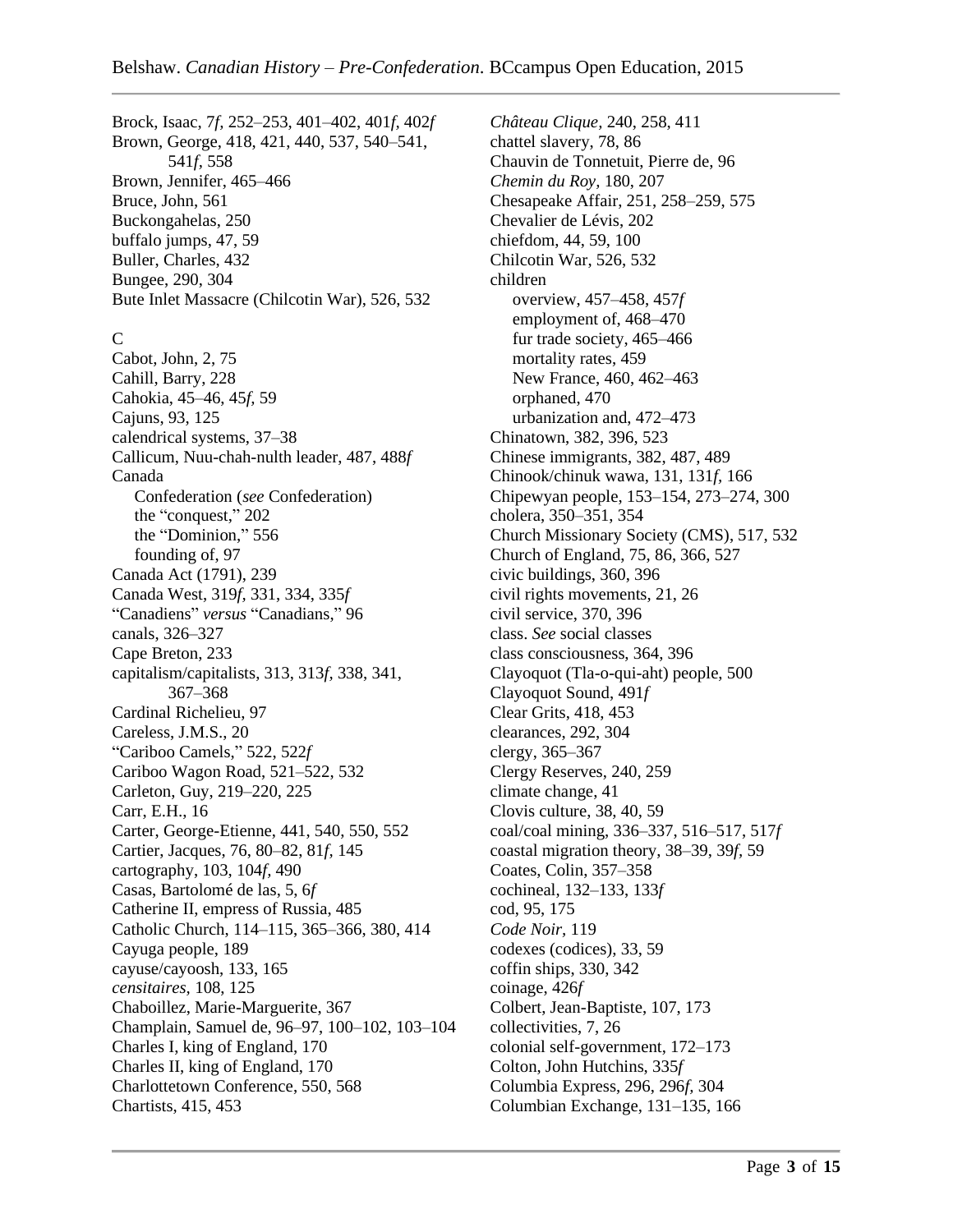Columbus, Christopher, 71–72 common law, 220, 259 Common School Act (1846), 384 *Communauté des habitants,* 98, 125 Comox (K'ómoks) people, 526 compact colony policy, 108 *Compagnie des Cent-Associés,* 98, 125 company stores/company towns, 374, 396, 398 Confederation overview, 536–537, 567–568 the American threat, 544–547 approval of, 551 causes of, 539 Charlottetown Conference, 550, 568 Fathers of, 551*f* Great Coalition, 540–542 impact on economy, 564 Manitoba, 562 New Brunswick, 555*f,* 556–557 Newfoundland, 554 Nova Scotia, 554–555 Prince Edward Island, 555–556 Quebec Conference, 551–552 railways, 548–549 trade, 547–548 the West, 558–562 Connell, Charles, 536 Connolly, Amelia, 510 "the conquest," 202 *conquistadore,* 77, 86 Conservatives, 441–442 Constitutional Act (1791), 239, 259 Cook, James, 487, 489–490 coparcenary, 180, 207 corn, 41, 42*f* Corn Laws, 319, 342 Cornwallis, Edward, 194–195 Cortés, Hernán, 77, 137 Cosentino, Frank, 391 cottage industry, 373, 396 Couagne, Thérèse de, 248–249 Council of Assiniboia, 559, 568 Council of Three Fires, 122, 152–153 counting coup, 47, 60 *coureurs de bois,* 102, 106 *Coutume de Paris,* 216, 220, 259 Cree people, 269–270, 273–275, 285, 300–301, 301*f* Creighton, Donald, 20 Crimean War, 339, 342 crops, 41–42, 42*f,* 132–133, 319–321

Crosby, Thomas, 517 Crown Lands Protection Act (1839), 448 crude birth rate (CBR), 352, 396 crude death rate (CDR), 352, 396 cullers, 323, 342 *Cumberland House Journal,* 141–142 currency, 340*f* Curtis, Bruce, 6, 385–386 Curtis, Edward, 525, 525*f*

#### D

Dakota people, 277 Dalhousie University, 386 dating systems, 37–38 De Cosmos, Amos, 418 De las Casas, Bartolomé, 142 De Troyes, Pierre, chevalier, 271 decapitation thesis, 219, 259 Degonwadonti (Konwatsi'tsiaienni), 229 Delâge, Denys, 134 Demasduit, 237*f* democracy, 311, 342 demographic historians, 9, 26 dependent population, 350, 396 Des Groseilliers, Médard Chouart, 117, 270 Desrivières, Charlotte Trottier, 368*f* Detroit, 252–253 Dickason, Olive, 448–449 diffusion, 42, 60 disease, 137–143, 300–301, 350–351, 483, 503, 525–526 disease vectors, 142, 166 divine right of kings, 71, 86 division of labour, 369, 396 divorce, 378 DNA analysis, origins and, 39, 39*f* dogs, 284–285, 284*f* Donnacona, 81–82, 145 Dorion, Antoine-Aimé, 552 Dorset people, 266, 304 double majority, 540, 568 double shuffle, 540, 568 Douglas, Amelia, 528 Douglas, James, 418, 505, 510, 515–516, 520–521, 523 Douglas treaties, 516, 532 Drake, Francis, 488–489 dry fishery, 95, 175–176 Du Pont Duchambon de Vergor, Louis, 201–202 Dummer's Treaty (1727), 193 Dunn, John, 497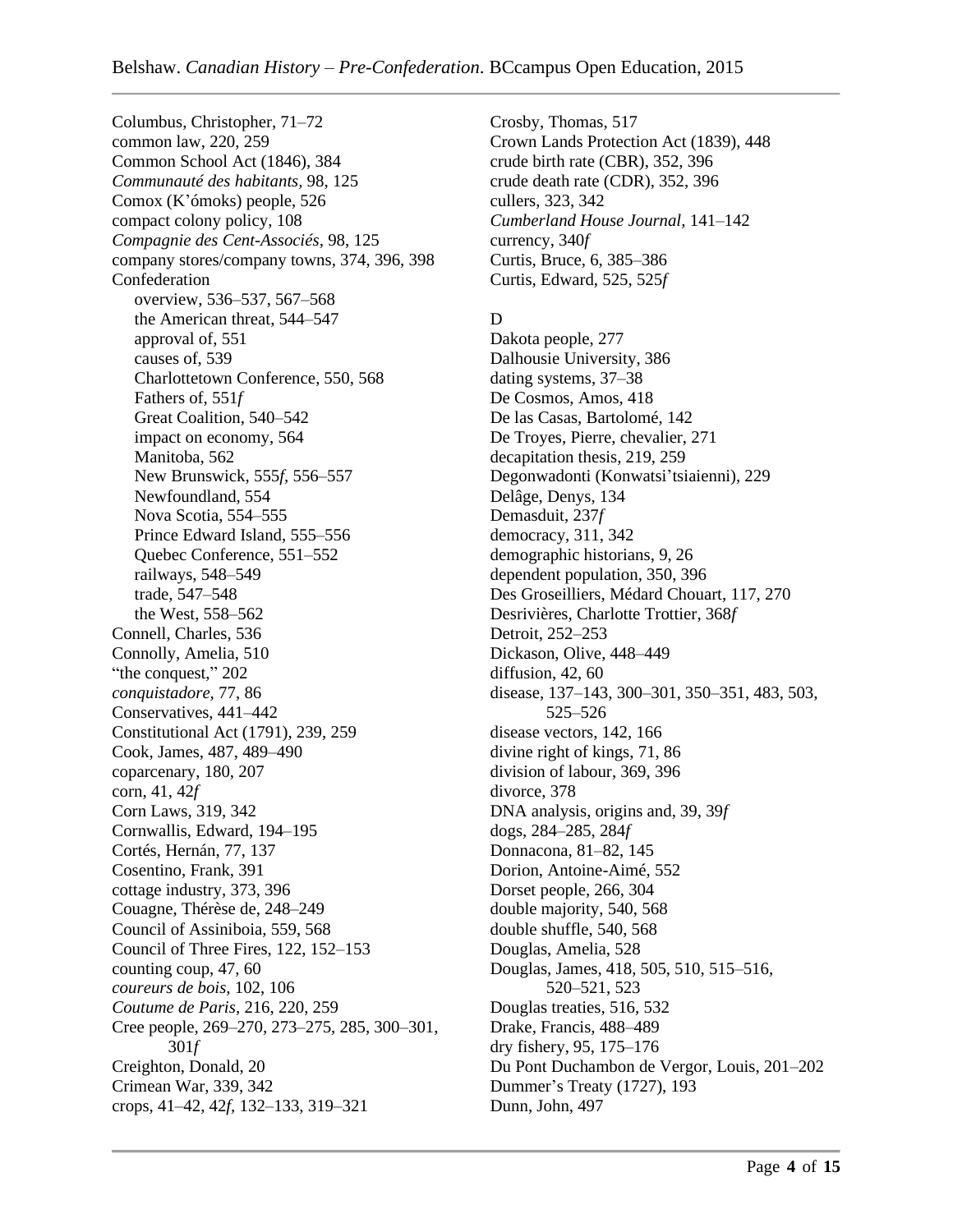Dunsmuir, Robert, 517 Durham Report, 432-434, 453 Durham,1st earl of (John George Lambton), 381 the Dutch/Netherlands, 72, 78

### E

East India Company, 173, 207 Eccles, William, 202 economic development overview, 309, 341 agriculture, 317–318 canals, 326–327 Confederation and, 564 and finance, 329–330 fisheries, 323–324 forestry, 322–323, 322*f* free trade, 339–340 and labour force, 316, 330, 336 manufacturing, 333 railways, 333–334, 334*f* shipbuilding, 323 theories on, 311–314 War of 1812 and, 315–316 wheat, 319–321 Eddy, Jonathan, 226, 226*f* Edict of Nantes, 76, 86, 115 education, 243, 384–386 Edward III, king of England, 74 egalitarianisim, 100 elected assembly, 407 electoral system, 444–445 Elgin, 7th earl of (Thomas Bruce), 437 Elizabeth, empress of Russia, 485 Elizabeth I, queen of England, 75, 488 Embargo Act (1807), 250, 259 Empire of the St. Lawrence, 334, 342 *engagés,* 107 England/English, 74–75 English Civil War, 170 English Reformation, 75, 86 environmental changes, 46, 299–300 environmental decay, 336–337 environmental history, 26 environmentalism, 8, 26 Erie Canal, 326 Erik the Red, 67–68 Erikson, Leif, 68 Errington, E. Jane, 6–7 Errington, Jane, 243, 252 escheat, 235, 259

*An Essay on the Principle of Population* (Malthus), 311, 311*f* established church, 428, 453 ethnicity, 380–383 ethnohistory, 9, 26, 34 European exploration and expansion overview, 64–65, 85–86 the Dutch, 78 early 1400s, 70 England/France conflicts, 74–76 French expeditions, 80–83 northwestern Europe, pre-contact, 66–67 Portuguese, 70, 72, 72*f* Spanish, 64, 71–72, 77–78 Vikings, 67–68, 67*f* the west coast, 485–490 executive council, 407 extended family, 315, 342

# F

Family Compact, 240, 259, 329–330, 411–412 Famine Irish, 353, 396 farming. *See* agriculture Father Le Loutre's War (Mi'kmaq War), 194, 207 Father Rale's War (Third Wabanaki War), 193, 193*f,* 207 Fathers of Confederation, 551*f* feminism, 8, 26 Fenians, 546–547 feudalism, 179, 207 Fifty-Four Forty or Fight!, 506, 532 *filles du roi,* 106–107, 107*f,* 125 first contact, 67–68, 71–72, 75, 76, 80–82, 81*f* First Nations. *See* Aboriginal peoples Fisher, Robin, 531 fisheries/fishing, 95, 175–176, 183, 183*f,* 323–324, 377 Five Nations, 48, 161–164 Florida, 83 Foresters, 392, 396 forestry, 317, 322–323, 322*f* Fort Astor, 491, 494 Fort Astoria, 282, 304 Fort Beauséjour, 94, 94*f,* 125, 195, 200, 200*f,* 201 Fort Canso, 193 Fort Caroline, 83, 83*f,* 86 Fort Castine, 94 Fort Chimo, 267 Fort Churchill, 275 Fort Cumberland, 226 Fort de Chartres, 119*f*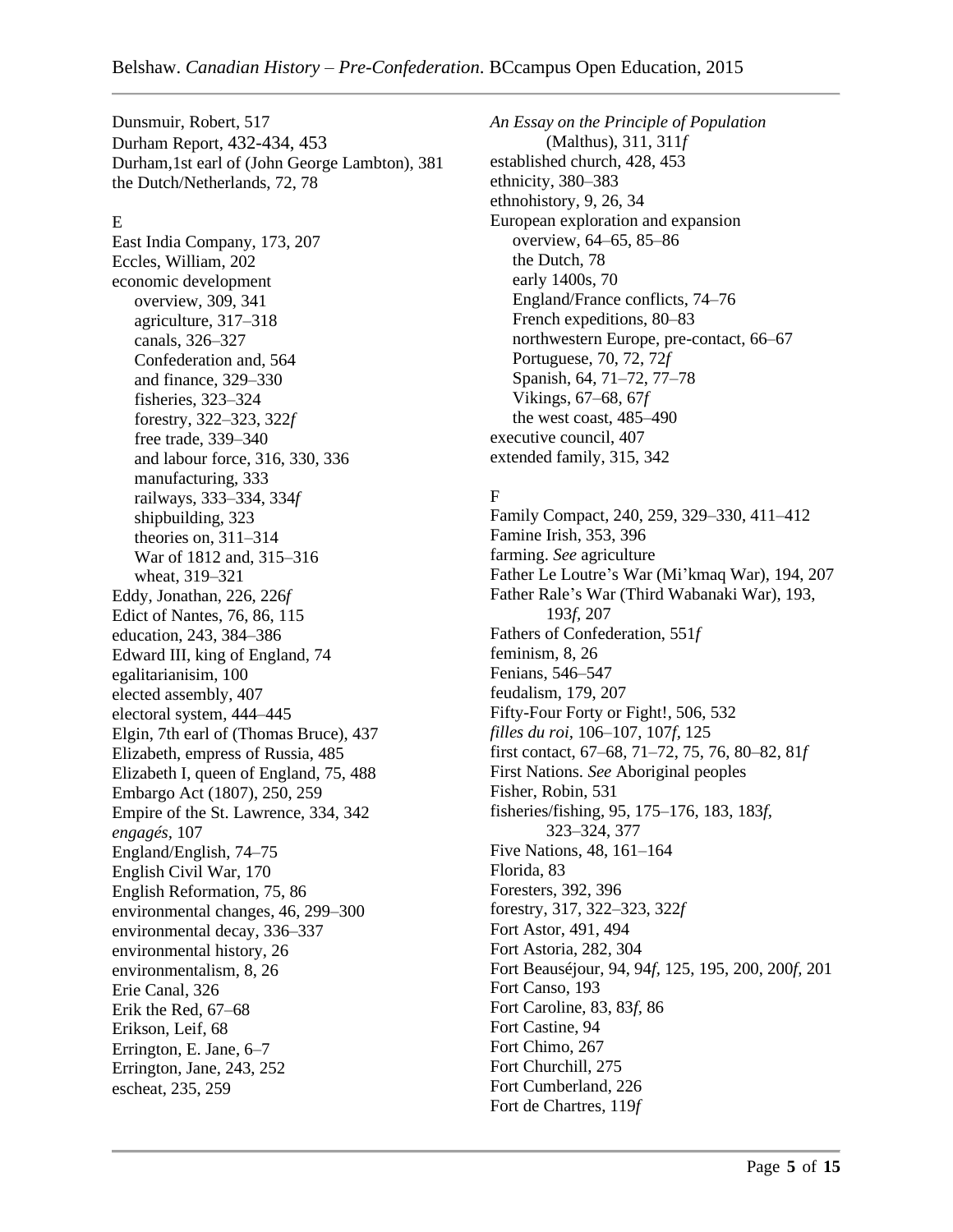Fort de la Présentation, 198*f* Fort Dearborn, 253 Fort George (prev. Fort Astoria), 494–495, 509*f,* 532 Fort Kamloops, 282 Fort Langley, 490, 496, 501, 501*f,* 532 Fort Maurepas, 119 Fort McLoughlin, 496 Fort Michilimackinac, 252 Fort Nanaimo, 516–517 Fort Pitt, 215, 259 Fort Pontchartrain, 122 Fort, Prince of Wales, 278, 278*f* Fort Ross, 486, 492*f* Fort Rupert, 515, 515*f,* 532 Fort San Miguel, 488*f* Fort Simpson, 496–497, 499*f* Fort Stikine, 496 Fort Taku, 496 Fort Vancouver, 496, 509, 532 Fort Victoria, 513–514, 513*f* Fortress Louisbourg, 94, 192, 192*f,* 207 49th parallel, 295, 506–507 forward linkages, 338, 342 1492, 71 Fox Wars, 122–123 France/French Cartier, Jacques, 76, 80–82, 81*f* early 16th century, 75–76 expeditions to the New World, 80–83 northwest expeditions, 277–278 pre-contact, 74 revolutionary wars, 250 settlements (*see* New France) wars against England, 74 franchise, 240, 259 Francis I, king of France, 75–76 Frank, Margaret Wilson (U'magalis ), 525*f* Franklin expeditions, 267, 267*f,* 282*f* Fraser, Simon, 34, 282, 480, 494–495 Fraser River, 482, 482*f* Fraser River gold rush, 520, 532 Fredericton, 232 free labour, 336, 342 free trade, 173, 207, 339–340 freedmen, 248, 259 Freemasonry, 392–393, 396–397 French and Indian War (Seven Years' War), 198–204, 199*f,* 203*f* French Revolution, 203, 250

Frontenac, Louis de Buade, comte de, 108, 109, 163, 188–190 fur trade Arctic, 266–267, 269–271, 272*f* beaver, 83, 98*f,* 145, 299 and colonial expansion, 185–186, 186*f* culture, 288 decline of, 565–566 Hudson's Bay Company (*see* Hudson's Bay Company) New France, 101–102 North West Company, 278–279, 279*f,* 281–282 Pacific Fur Company, 282 sea otter, 485, 486*f* west coast, 494–497, 499–503 XY Company, 281

### G

Gallican, 115, 125 Galt, Alexander, 550 gender roles, 373–378 gentlemen's clubs, 391–392, 397 George III, king of Great Britain, 224 Gesner, Abraham, 389 Gibbs, Mifflin Wistar, 382–383 Gibson, William, 8 gift diplomacy, 118, 126 globalism. *See* European exploration and expansion *Globe,* 418 glyphs, 33, 33*f* gold fever, 515, 532 Gordon, Arthur Hamilton, 556–557 Gough, Barry, 514 Gourlay, Robert, 417, 424 Government House, Halifax, 405*f* governor, defined, 407–408 Granatstein, J.L., 21 Grand Banks, 175 Grand Couteau, 297, 304 *Le Grand Dérangement. See* Acadian Expulsion Grand Trunk Railway, 334, 334*f,* 342 Grant, Cuthbert, 293–294, 293*f* Gravé De Pont, François, 96 grease trails, Chilcotin, 32, 60 Great Britain capture and control of Acadia, 195–196 conquest of New France, 199–202 as dominant colonial power, 203 early colonial settlements, 170–171 mercantilism, 172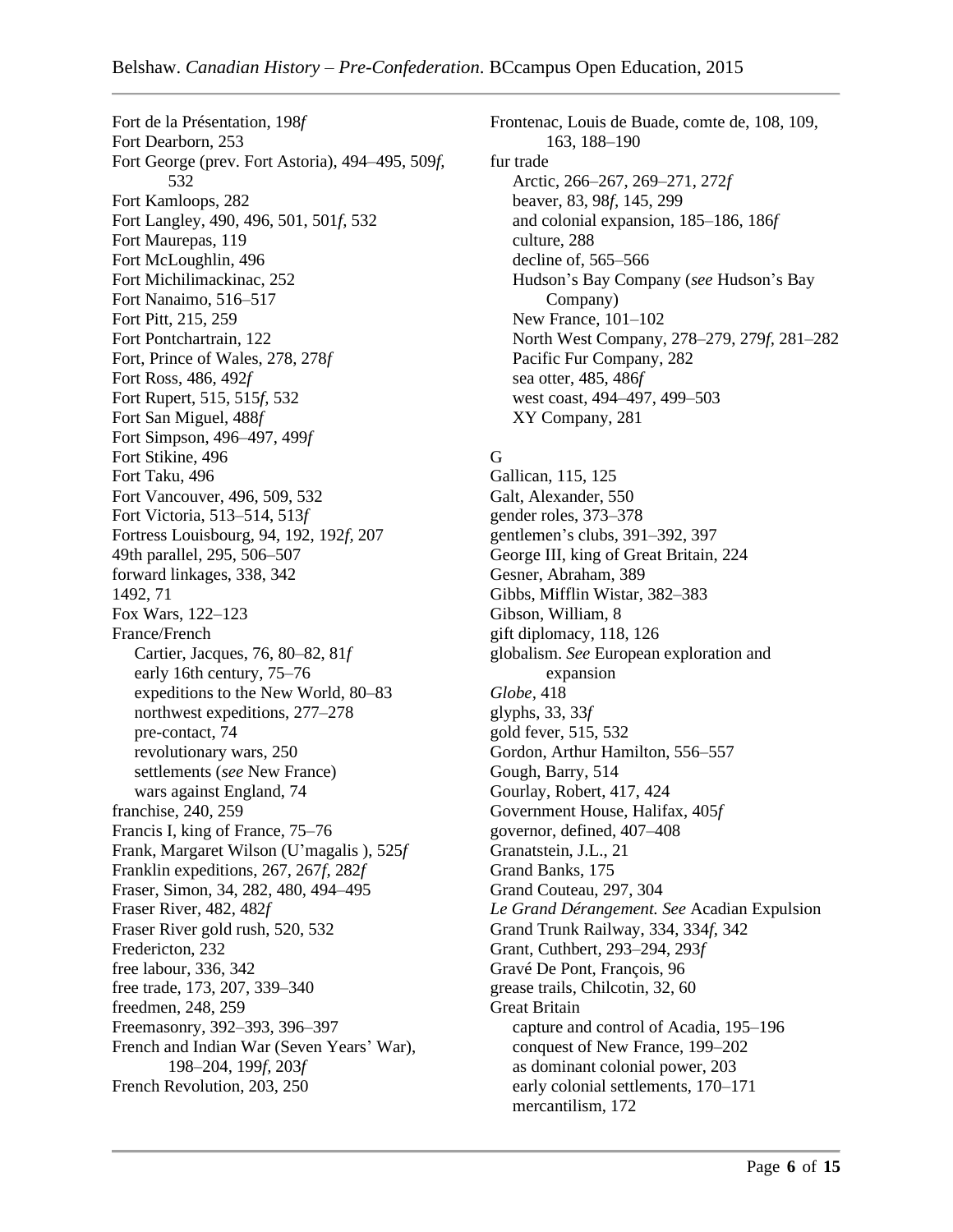plantation colonies, 177–178 Royal Navy, 251–252 Slavery Abolition Act, 447 taxation, 224 triangular trade, 182–183 war against the Americans, 250–254 West Coast explorations, 488–489, 492 Great Peace (Treaty of 1701), 163, 163*f,* 189, 207 Great Western Railway, 334 Griffiths, Naomi, 193–194 Grosse Isle, 354, 397 guard hairs, 186, 207 guardian, defined, 448, 453 guerrilla/guerilla warfare, 189–190, 208 guilds, 393, 397 Guilford, Janet, 376 Guillimin, Marie-Charlotte, 367 Gulf Stream, 182, 208 gunboat diplomacy, 479, 532 gunpowder, 275–276

# H

habitants, 108, 126 habitation, 96*f,* 97 Haida people, 480*f,* 500*f* "half-breeds," 560, 568 Halifax, 194, 194*f,* 360, 362 The Halifax Club, 392 Halliburton, John, 430 Hamilton, 360–361, 384 Hannape, 502 Harris, Cole, 317–318, 358 Hart, Ezekial, 380–381 Hartley, L.P., 25 Haudenosaunee peoples, 48, 101–102, 140–141, 151, 161–164, 199, 229 HBC. *See* Hudson's Bay Company Head, Francis Bond, 429 Hearne, Samuel, 267, 281*f* hegemony, 367, 397 Henripin, Jacques, 460 Henry IV, king of France, 76 Henry VII, king of England, 74–75 Henry VIII, king of England, 75 high culture/high style, 388, 397 higher education, 386, 397 Hincks, Francis, 418, 435 Hind, Henry Youle, 559 historical context, 14 historical record, 31–35 history, study of

overview, 2, 4, 25 current state, 19–22 history/historiography, defined, 5–9, 26 methodologies, 10–17 *hivernants,* 278–279, 305 Hobsbawm, Eric, 313 Hochelaga, 81, 81*f,* 82, 86 Holland. *See* Netherlands/the Dutch home guard, 273, 304 homespun, defined, 374, 397 Hopkins, Frances Anne, 365*f* horses, 133–134, 284, 284*f* Hôtel-Dieu, 109, 109*f,* 126 House of Burgesses, 178 House of Commons, 551, 568 House of Industry, 362, 397 household wage, 351, 397 Howe, Joseph, 417, 430, 433, 537, 554–555 Hudson, Henry, 269 Hudson Bay, 270–271, 273 Hudson's Bay Company (HBC) Aboriginal relations, 273–274, 514 business model, 279 and children, 465, 469 country wives, 289 founding of, 270–271, 304 journals, 15, 15*f* merger with North West Company, 295–296 monopoly on fur trade, 296–297 *versus* North West Company, 281–282, 282*f* Red River Colony, 292–294, 295*f* west coast, 496–497, 501 westward expansion of, 299–300 Huguenots, 75, 86 humanitarianism, 447, 453 Hundred Years' War, 74 Hunter Lodges/Hunter Patriots, 429, 453 hunting and gathering, 40 Huron (Wendat). *See* Wendat (Huron) people Huronia. *See* Wendake/Huronia Huskins, Bonnie, 388

# I

Iberians. *See* Portugal/Portuguese; Spain/Spanish Ice Age, 38, 39*f* ideals of womanhood, 375, 397 ideologies, 7–8, 26 Île Royale, 94, 126 Île Saint-Jean, 92, 126, 192*f* illicit trade, 173, 208 immigration, 316, 330, 353–355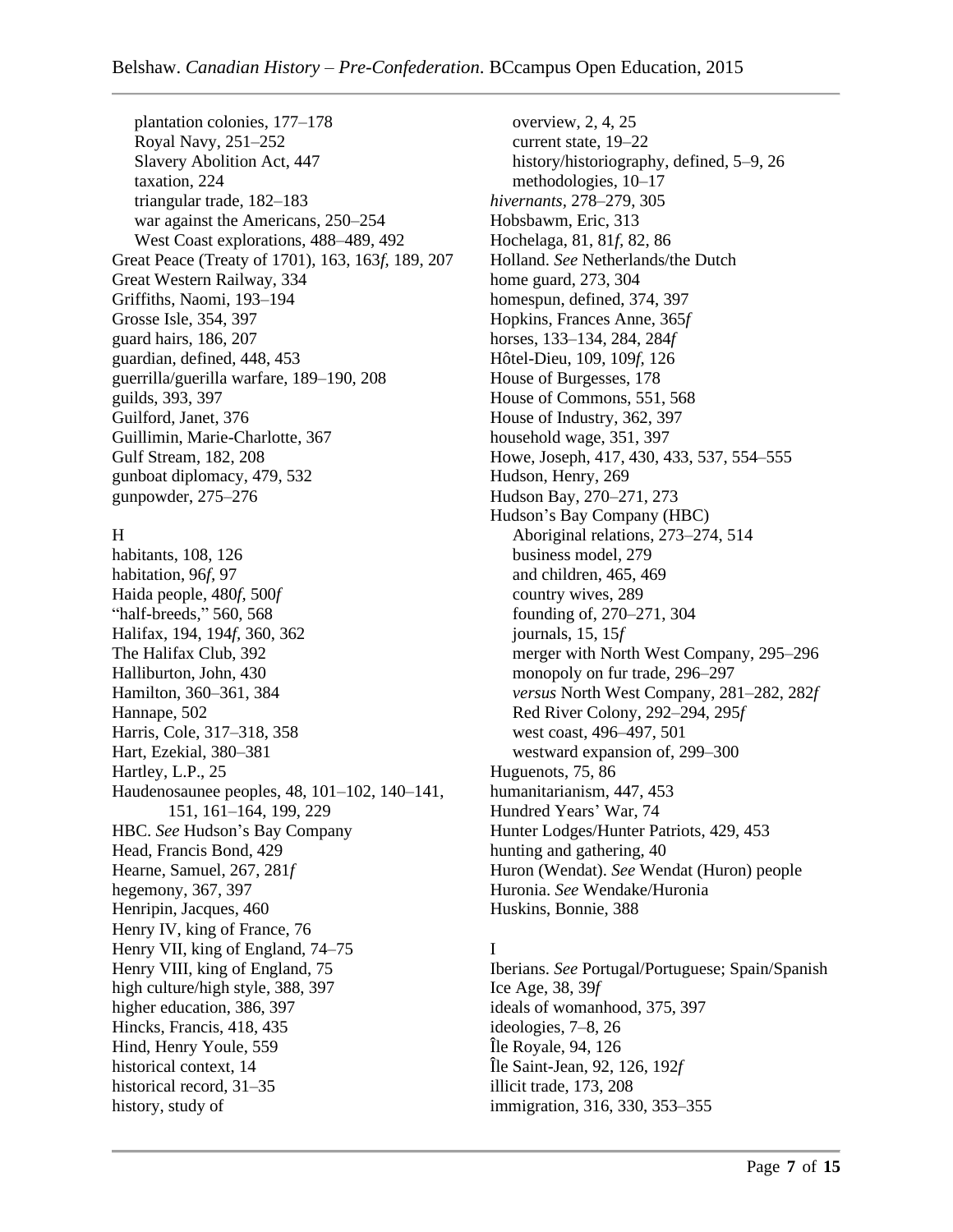imperial federation, 537, 568 imperialism, 8, 26, 85 indentured servants, 170–171, 208 "Indian," 51, 450 Indigenous peoples. *See* Aboriginal peoples Industrial Revolution, 309, 342 industrialization, 309, 335–336, 516–517, 517*f* infrastructure, 326–327 Innis, Harold, 31 Innu. *See* Montagnais people Inquisition, 71, 86 intendant, 107, 126 interdisciplinary studies, 26 Interior Plateau peoples, 46, 154 intermarriages, 147–148, 166, 289 Intolerable Acts, 221, 259 Inuit, 264, 266–267 Ireland/Irish, 330, 353–354 Irish Potato Famine, 312, 342 Iron Confederacy, 153 Iroquet, 97 Iroquoian peoples, 48–49, 101–102, 139–141, 141*f,* 162–164, 188–189 Iroquois Wars (Beaver Wars), 141, 141*f,* 162–164, 163*f,* 188–189

#### J

Jackson, Andrew, 505 Jacquelin, Françoise-Marie, 93, 93*f,* 94 James Bay, 270–271 Jarvis, Edward, 370 Jay's Treaty (1794), 230, 259 Jefferson, Thomas, 225, 252 Jesuits, 114, 115*f,* 126, 156–158 Johnson, William, 229

#### K

Katz, Michael, 360–361 Keatley Creek, site, 46 Keith, Alexander, 368, 392 Kelm, Mary Ellen, 7 Kennedy, Arthur Edward, 527 Kennedy, John, 499 Keough, Willeen, 236 King's College, 386 Kittigazuit, 275 Klatsassin (Tsilhqot'in leader), 526–527 Knight, James, 274 K'ómoks (Comox) people, 526 Konwatsi'tsiaienni (Degonwadonti), 229 Kwakwaka'wakw people, 50, 482*f,* 530*f* Kw'eh (Kwah) people, 499

#### $\mathbf{L}$

La Salle, Robert Cavelier, sieur de, 108, 119 La Tour, Charles de Saint-Etienne de, 93, 94 La Vérendrye, Pierre Gaultier de Varennes, sieur de, 277 Lachine, 163 Lachine Canal, 326–327, 326*f,* 342–343 lacrosse, 391 Lafontaine, Louis-Hippolyte, 432, 435 laissez-faire, 338, 343 Lambert, John, 365*f* land ownership, colonial, 179–181 land-based fur trade, 496, 532–533 l'Anse aux Meadows, 68, 86 Late Loyalists, 242, 259 Laudonnière, René Goulaine de, 83 Lawrence, Charles, 195–196 *Le Canadien,* 417, 417*f* Le Clercq, Chrestien, 157–158 Le Loutre, Jean-Louis, 195 Le Moyne d'Iberville, Pierre, 119, 189 Legaic (Ligeex) peoples, 499 Legge, Francis, 226 legislative council, 407 leisure time, 388, 397 Lekwungen people, 503–514, 531 Lenape people, 250 Lett, Benjamin, 402 Levasseur, Victor, 324 Léveillé, Mathieu, 248–249 Lévis, François-Gaston de, 202 liberal professionals, 364, 397 liberalism, 7 Liberals, 441–442 libraries, 392 Library and Archives Canada (LAC), 11 life-course, defined, 374, 398 Lingit (Tlingit) people, 486 literacy, 384 little ice age, 46, 60 Little Turtle's War (Northwest Indian War), 250, 260 livestock, import of, 133–135 lobsticks, 32 Long War, 499–500 longhouses, 41, 60, 101, 481, 481*f* Loo, Tina, 526 *l'Ordre de Bon Temps,* 103, 126 Louis XIV, king of France, 90, 106, 172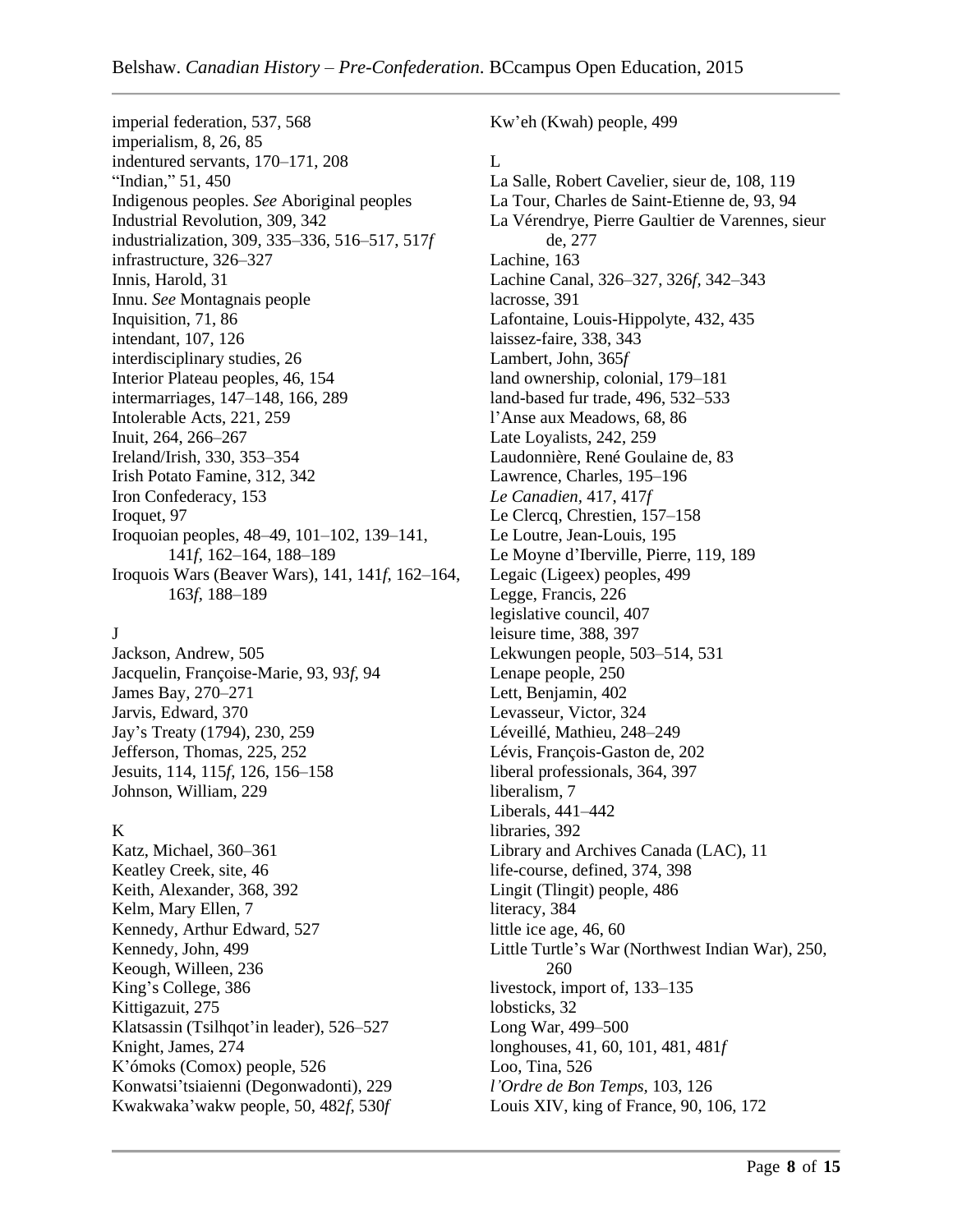Louis XV, king of France, 199–200 Louis XVI, king of France, 423 Louisbourg, 94, 192, 192*f,* 207 Louisiana, 117–120, 117*f* Louisiana Purchase, 254, 259–260 Lower, A.R.M., 4 Lower Canada, 243–245, 409, 411, 426–428 Loyalists, 170, 208, 227–229, 228*f,* 233–234, 257 Lutz, John, 513–514

#### M

Macdonald, John A., 403, 421, 434, 441, 441*f,* 459, 540–541, 550–551 Macdonnell, Miles, 293 MacEachern, Alan, 22 MacKay, Alexander, 508–509 MacKay, Thomas, 509, 510 Mackenzie, Alexander, 281, 282 Mackenzie, Elizabeth, 366 Mackenzie, William Lyon, 347, 366, 403, 418, 421, 428, 440, 441*f* Mackie, Richard, 506 Magellan, Ferdinand, 72 Mair, Charles, 562 maize, 41, 42*f,* 60, 132, 132*f* Malcolm, John, 227, 228*f* Malthus, Thomas, 311–312, 311*f* Mance, Jeanne, 109 Mandan people, 47, 275–276, 285*f,* 300–301 Manifest Destiny, 505, 533 Manitoba Act (1870), 562 manufacturing, 333 "The Maple Leaf Forever," 401–402 Maquinna, Mowachat leader, 487–488, 488*f,* 502 *marchands,* 219–220, 260 *Marco Polo,* 547*f* Maritime Archaic culture, 41, 60 Maritime colonies, 322 maritime-based trade, 496, 533 Marxism, 8, 26 Masonic Lodges, 392–393 Massey Manufacturing, 335, 343 Master and Servants Acts (1765, 1847), 420, 453 matriarchy, 45, 60 matrilineal, 44–45, 60 matrilocal, 45, 60 Mayas, 33, 42, 77 Mazarin, Jules, 106 McDougall, William, 561 McGill, James, 367, 411 McGill University, 386, 386*f*

McIntosh, Robert, 457 McKay, Ian, 7 McLoughlin, David, 510 McLoughlin, John, 509, 511 McLoughlin, John, Jr., 510 McLoughlin, Marguerite, 508–509, 508*f* McLoughlin, Marie Eloisa, 510 McTavish, Simon, 278, 367 Meares, John, 502 Mechanics' Institutes, 389, 392, 398 medicine line, 565, 568 megafauna, 35, 38, 40, 41, 60 mercantilism, 124–125, 172–173 Meskwaki people, 122–123 Mesoamerica, 33, 41–42, 60 *métis,* 290–291, 304 Métis, 288*f,* 289–291, 292–294, 296–297, 304, 560–561 Metlakatla, 517, 517*f* Miami people, 189 Michif, 290, 304 Michilimackinac, 148, 148*f,* 153, 166 middle class, 370–371, 388, 398 Middle Passage, 78, 87, 182 Midewiwin scrolls, 34 migration theories, 37–39, 39*f* Mi'kmaq people, 94, 94*f,* 145, 157–158, 194–195, 447*f,* 449 Mi'kmaq War (Father Le Loutre's War), 194, 207 Ming dynasty, 70 miscegnation, 147–148, 166, 289 missionaries, 114–116, 156–158, 517–518, 527–528 Mississippian culture, 44–46, 46*f,* 60 Mohawk people, 48–49, 101, 189, 229, 240, 241*f* Molson, John, 242–243, 367, 388, 411 Montagnais people, 48, 97, 101 Montcalm, Louis-Joseph, marquis de, 12*f,* 13*f,* 200–202 Montgomery's Tavern, 429, 454 **Montreal** capture of, 202, 203*f* as cultural and commercial centre, 243, 243*f* founding of, 81, 81*f* Hôtel-Dieu, 109, 109*f,* 126 Lachine Canal and, 326, 331 as trading post, 109 Montreal and Lachine Railroad, 334 Montreal Curling Club, 390 Montreal Lacrosse Club, 391, 391*f* Montreal merchants, 219–220, 278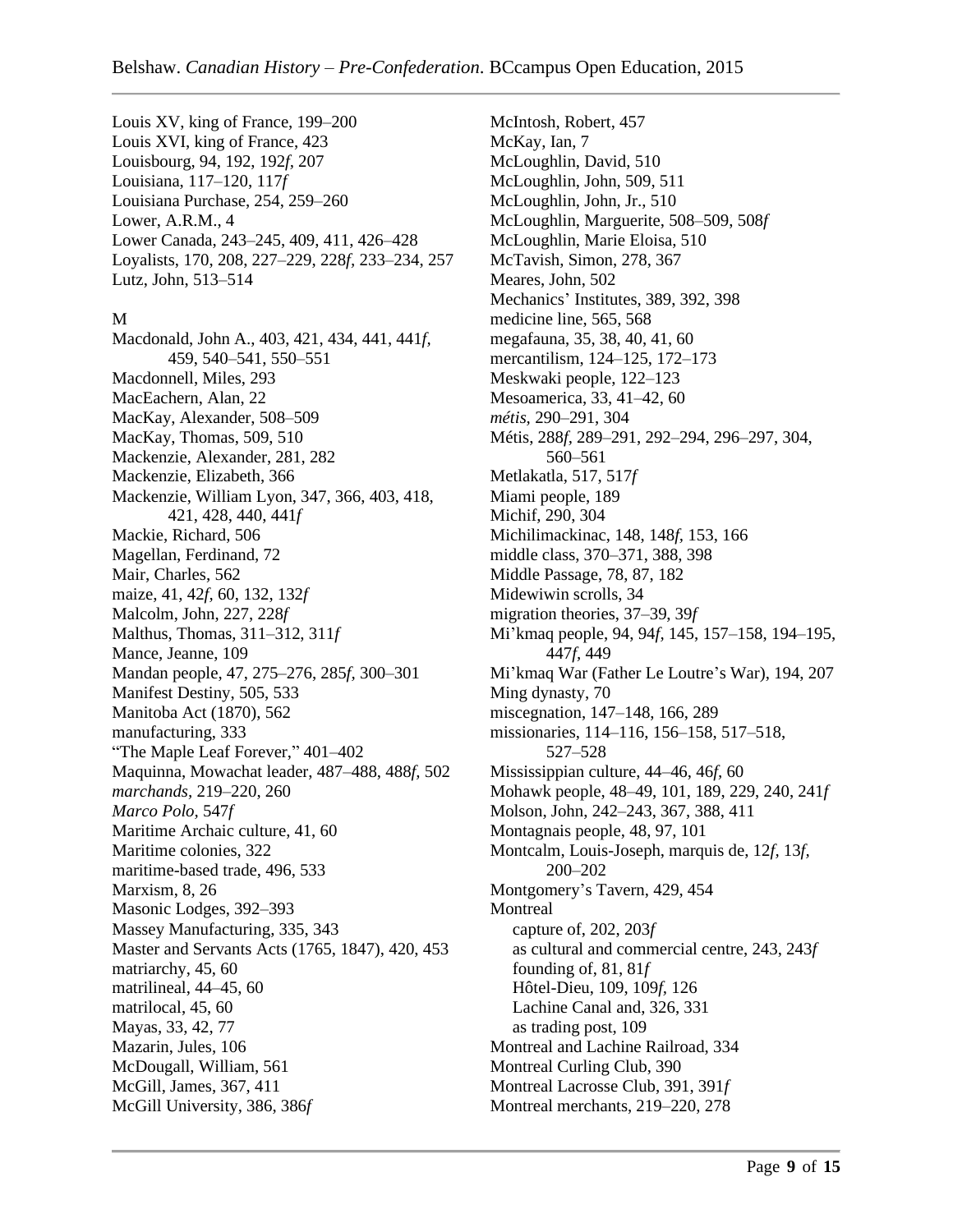Montreal Olympic Club, 391 Moogk, Peter, 10, 470 mortality rates, 350–351 mound building, 44*f,* 45, 45*f,* 60 Mourning Wars, 47, 49, 60–61, 97, 140 Mowachaht people, 499–500 Muir, Alexander, 401–402 multiculturalism, 20, 27 Murray, James, 216, 218–220 Museum of Natural History (New Brunswick Museum), 389 Musgrave, Anthony, 523 musical entertainment, 388

#### N

Na-Dené (Athabascan) languages, 53–54, 53*f* Nanaimo, 517 Napoleon Bonaparte, 250 Napoleonic Wars, 242, 260 Narváez, José María, 468–469 National History School, 20, 27 native peoples. *See* Aboriginal peoples nativism/nativist, 380 naval impressment, 251 Navigation Acts, 173 navvies, 330, 343 Neilson, John, 424 Nelson, 1st viscount (Horatio Nelson), 401, 401*f* Nelson, Wolfred, 427 Netherlands/the Dutch, 72, 78 New Amsterdam, 186, 208 New Brunswick, 193, 322–323, 322*f,* 555*f,* 556–557 New Caledonia, 282, 304, 494–495 New England, 169, 170, 208, 226, 318 New France overview, 90, 118*f,* 124–125 Acadia (*See* Acadia/Acadiens) alliance with the Wendat, 101–102 Champlain, Samuel de, 96–97, 100–102, 103–104 children, 460, 462–463 compact colony policy, 108 conquest, 202 early colonial administration, 98 *filles du roi,* 106–107, 107*f,* 125 fur trade, 101–102 heroic age, 103–104 *versus* the Iroquois, 97, 97*f,* 162–164, 188–189 mercantilism, 124–125, 172–173 missionaries, 114–116

Montcalm, Louis-Joseph, marquis de, 12*f,* 13*f,* 200–202 nomenclature, 96–97 Plains of Abraham, 201–202 population growth/structure, 110–111 as royal province, 106–107 seigneurial system, 107–108, 179–180, 179*f* Seven Years' War, 199, 199*f,* 203 smallpox, 140 triangular trade, 182–183 wars against the Meskwaki, 122–123 New Left, 21, 27 New North West Company (NWC), 281, 305 new social history, 21, 27 New Spain, 77, 87 New Westminster, 521, 522 *New Westminster British Columbian,* 523 Newark (Niagara-on-the-Lake), 254–255 Newfoundland, 94–95, 175, 226–227, 235–236, 236*f,* 322–323, 554 Newfoundland Savings Bank, 324 newspapers, 417–418 Niitsitapi people, 154, 301 Nine Years' War, 189 Ninety-Two Resolutions, 427, 454 Nisga'a people, 146*f* N'kwala people, 499–500 Nlaka'pamux people, 480, 482, 520, 521 nomenclature, 51 Nootka Crisis, 487, 533 normal schools, 385, 398 Norsemen/Vikings, 67–68, 67*f* North West Company (NWC), 278–279, 279*f,* 281–282, 465, 494–495 Northwest Indian War (Little Turtle's War), 250, 260 northwest passage, 269, 277, 303*f,* 305, 487 North-Western Territories, 299, 305 Nor'Westers, 278 Nova Scotia, 192, 194–195, 195*f,* 225–226, 232–234, 406, 554–555 Nova Scotia Indian Act (1842), 449 Numbered Treaties, 301, 305 nuptiality, 351–352, 398 nursery of the navy, 175, 208 Nuu-chah-nulth people, 487–488, 488*f,* 489 Nuxalk people, 51, 479–480

#### $\Omega$

Ochagach's map, 277, 277*f* Oddfellows, 392, 398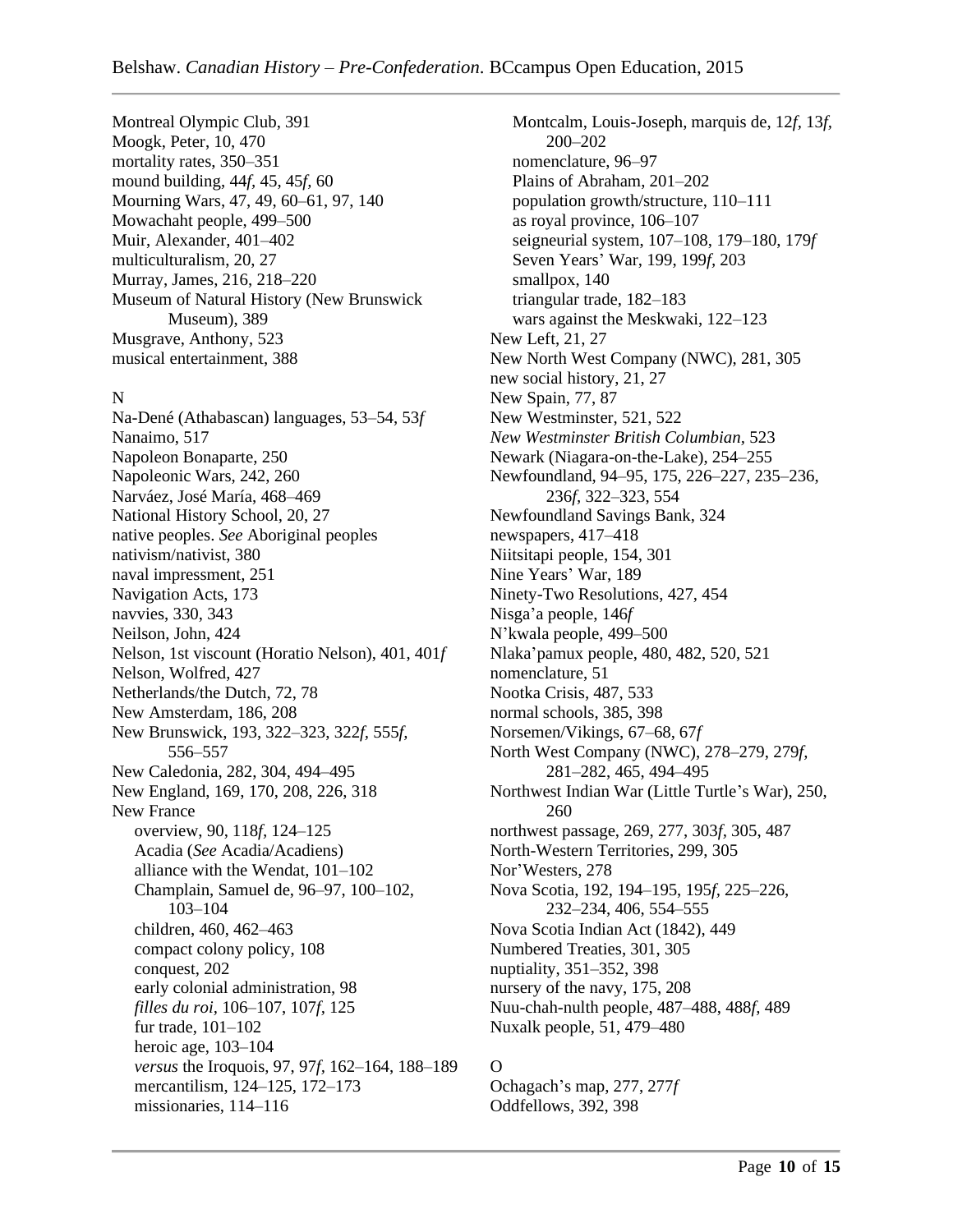Ohio Valley, 117–118, 198 Ojibwa. *See* Anishinaabe/Anishinaabeg peoples Oneida people, 189 Onondaga people, 189 oolichan, 32, 61 Oosthoek, Jan, 22 Opitsaht, village, 481 oral histories, 8–9, 27 oral tradition, 34–35, 39–40, 50, 61 Orange Lodges/Orange Order, 355, 380, 392–393, 398 Oregon Territory, 505 Oregon Treaty (1846), 506, 533 origins of Aboriginal peoples, 37–40, 58 orphanages, 470 Oswego Canal, 326 Otokichi, Japanese sailor, 509, 510*f* Ottawa, 438, 452*f* Ouellet, Fernand, 317 Outchetaguin, 97

# P

Pacific Fur Company (PFC), 282, 304 Paine, Thomas, 224 Paleo-Indians, 40–43 Paleolithic, defined, 61 Palliser, John, 558–559 "pan-Indianism," 51 Papineau, Joseph, 423 Papineau, Louis-Joseph, 380–381, 423–424, 426–428, 462*f* parliament, 74, 87 Parliament Buildings, 14 *Parti Patriote,* 426–427, 427*f* patrilineal, 450, 454 Patriots, 225, 227 Patterson, Walter, 235 Pays d'en Haut, 117, 117*f,* 122*f,* 190, 208, 214 peace, order, and good government, 551, 568 "the peaceable kingdom," 403 Pemmeenauweet, Paussamigh, 449 pemmican, 292–293, 305 Pemmican Proclamation (1814), 293, 305 Penn, William, 170 Pennsylvania Dutch, 225–226, 260 Pérez, Juan, 486 petroglyphs (rock carvings), 32*f,* 33, 33*f,* 61 philanthropy/philanthropists, 362, 398 Phillip VI, king of France, 74 Phips, William, 188–189 Piapot, 301*f*

pictographs (rock paintings), 33, 61 Pizzaro, Francisco, 77 the plague, 74, 86 Plains of Abraham, 201–202, 208 Plaisance/Placentia, 95 plantation colonies, 177–178 planters, 196, 208 politics and government and Aboriginal peoples, 447–451 Durham Report, 432–434, 453 1850s, 441 labour, 421–422 nomenclature, 407–408 the press, 417–418 Rebellions in the Canadas, 426–430 reformism, 423–424 republicanism, 415, 454 responsible government, 434–436, 454 seats of government, 437, 438*f,* 452*f* Tory, 411 ultramontanism, 414 Polk, James K., 505–506 polygyny, 147, 166 Pond, Peter, 281, 508 Pontiac, 153, 166 Pontiac's War, 214, 215*f* populations in 1492, 137–138 Irish immigrants, 354, 354*f* Lower Canada, 244, 358 New France, 110 nineteenth century, 349–350 pre-contact period, 55–56 Upper Canada, 315 Port-Royal, 92–93, 92*f,* 188, 190 Portugal/Portuguese, 70, 72, 72*f,* 92 postage stamps, 536*f* postal systems, 324*f* post-contact, defined, 61 potlatch, 50, 61, 482–483, 483*f,* 502, 530*f,* 533 Poulin, François, 248–249 pre-contact period, 46, 61 pre-Loyalists, 229, 260 presentist fallacy, 8, 27 press, 417–418 primary sources, 10–16, 27 primogeniture, 180, 208 Prince Edward Island, 234–235, 235*f,* 322, 353, 555–556 Prince of Wales Fort, 278, 278*f* printers, 417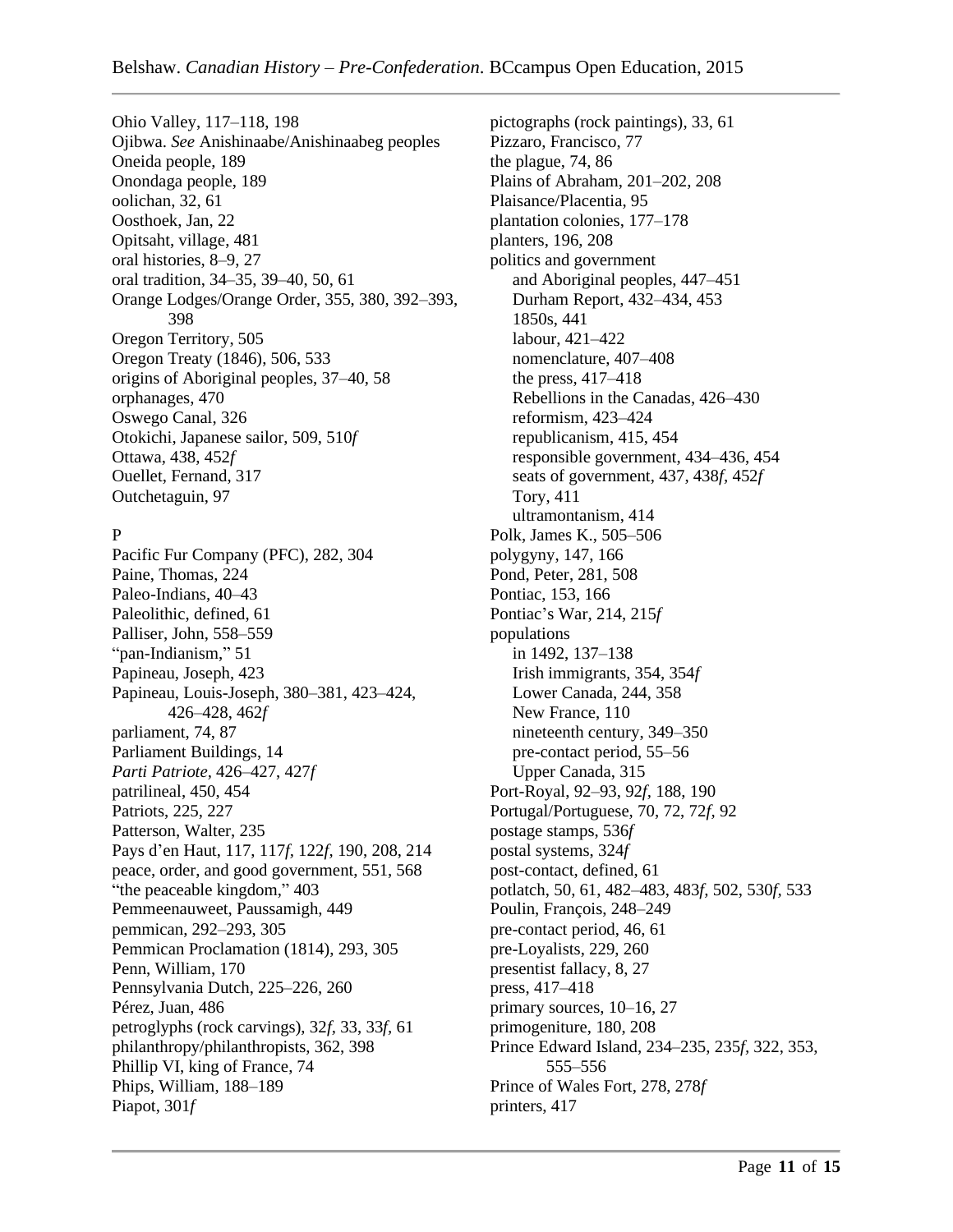Proclamation Act (1763), 216, 258 Procter, Henry, 253 proletarianization, 369, 398 Prophetstown, 251 proprietors (absentee landlords), 235, 258 Protestant Reformation, 75–76, 87 proto-contact, defined, 65 Provincial Lunatic Asylum, Toronto, 360*f* provisional government, 561, 568 public houses/pubs, 389, 398 public markets, 360, 398 Puget Sound Agricultural Company (PSAC), 513, 533 Puritans, 75, 170

# Q

Quakers, 75, 170 quantitative historical techniques, 8–9, 27 Quebec, 216, 221, 225, 260, 353*f* Quebec Act (1774), 220–221, 220*f,* 260 Quebec City, 97, 114*f,* 200–201, 201*f* Quebec Conference, 551–552 Quebec Resolutions, 551–552, 569 Queen Anne's War (War of the Spanish Succession), 190 Quiet Revolution, 21, 27

# R

race/racism, 380–383, 390–391 Radisson, Pierre Esprit, 117, 270 railways, 333–334, 334*f,* 444, 548–549 Rawlyk, George, 8 Rebellion Losses Bill, 14, 437–438 Rebellions of 1837, 426–430 Reciprocity Treaty (1854), 340, 343, 545 Recollets, 114, 126, 156 *reconquista,* 71, 72, 87 "red Indians," 49 Red River, 292–293, 299, 559–560 Red River cart, 290, 290*f,* 305 Redpath, John, 368, 438 reformism/reformers, 423–424 regicide, 170, 208 *Report on the Affairs of British North America* (Durham), 432–434, 453 representation by population, 438–439, 454 republicanism, 255, 415, 454 residual powers, 551, 568 respectability, 392, 398 revisionists, 6, 27 Richter, Daniel, 215–216

Rideau Canada, 326–327, 343 Riel, Louis, 296, 465*f,* 561–562 Robinson Treaties (1850), 450 Robson, John, 418, 531*f* rock carvings (petroglyphs), 32*f,* 33, 33*f,* 61 rock paintings (pictographs), 33, 61 Rolph, John, 429 Roman Catholic Church, 114–115, 365–366, 380, 414 Ross, Alexander, 370, 560 Ross, James, 560 Royal Navy, 251–252 Royal Proclamation of 1763, 216 Rupert House, 271 Rupert of the Rhine, prince, 270 Rupert's Land, 264, 264*f,* 270, 270*f,* 305 rural culture, 357–359 Rush-Bagot Treaty (1817), 255 Russian American Company (RAC), 486, 533 Russia/Russians, 485–486, 492 Ryerse, Amelia, 254

# S

Sadlermiut people, 266, 266*f* Saguenay, kingdom of, 82, 86 Saint John, NB, 232 Saint-Maurice Ironworks, 173, 173*f* Salish Sea (Strait of Georgia), 49, 50*f* salmon, 41, 46, 482–483, 482*f* Sandwell, Ruth, 22 Sapa Inca, 77, 87 Sayer, Guillaume, 296–297, 303*f* Schultz, John, 418, 562 scientific racism, 381, 398 Scott, Thomas, 562 scrolls, 33–34 sea otter/sea otter pelts, 485, 485*f,* 486*f,* 533 seal hunting, 377, 486*f* seasonal labourers, 322, 343 seats of government, 437, 438*f,* 452*f* Second American War of Independence, 250–255 second wave feminism, 21, 27 secondary sources, 16–17, 27 Secord, Laura, 253 seigneurial system, 107–108, 126, 179–180, 179*f* Selkirk, 5th earl of (Thomas Douglas), 292, 296, 353 Selkirk, colony, 292–293, 305 Séminaire de Québec (Laval University), 386 Semple, Robert, 293, 296 Senate, 551, 568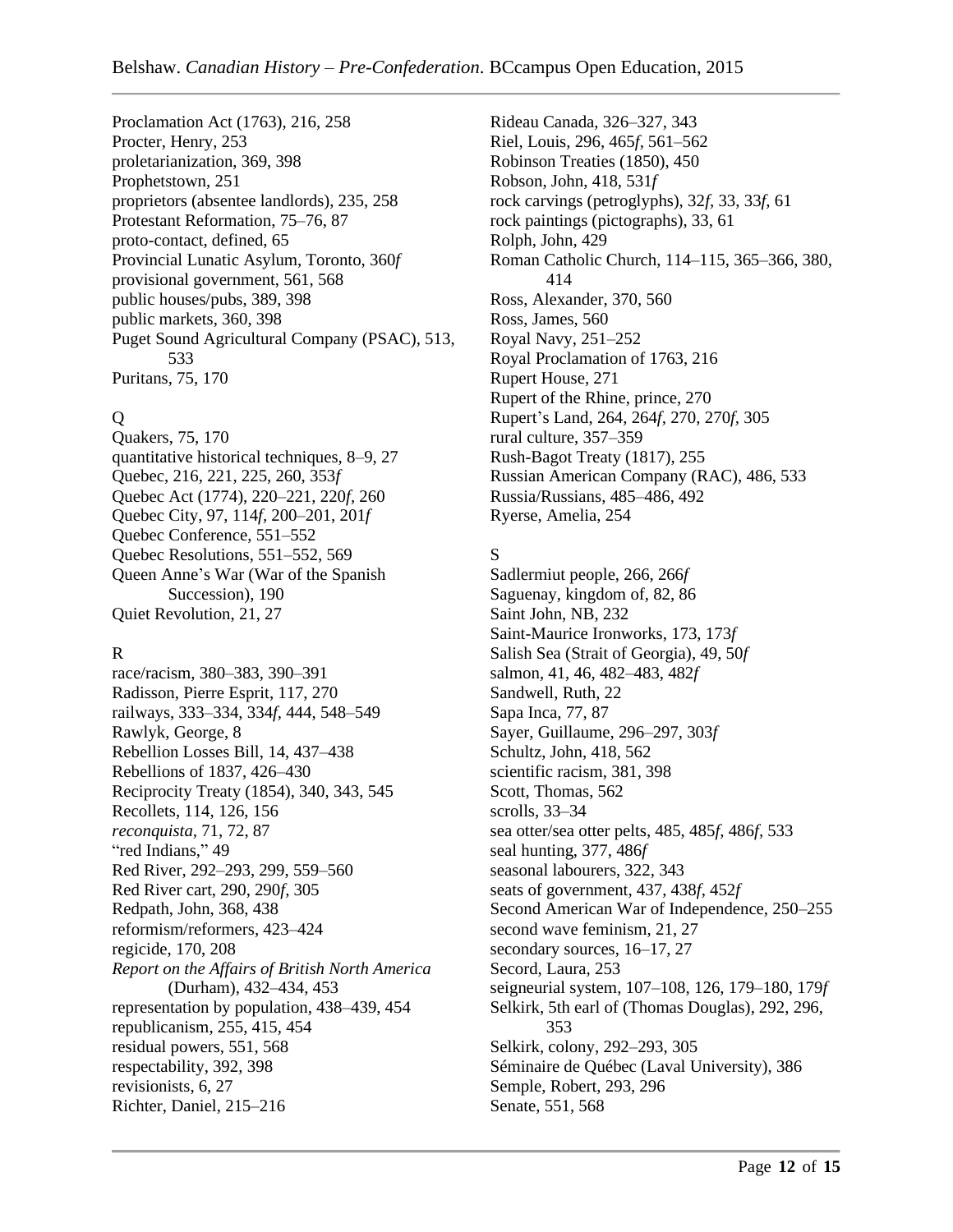Seneca people, 189 Seven Oaks, 293–294 Seven Years' War (French and Indian War), 198–204, 199*f,* 203*f* Seventy-Two Resolutions, 551–552, 568 Seymour, Frederick, 523 Shadd, Mary Ann, 382 Shanawdithit, 237 Sherbrooke, 333 shipbuilding, 323–324 Shoshoni people, 285 Shubenacadie Canal, 327 Simcoe, John Graves, 412 Simpson, George, 296, 496 single-industry towns, 374, 398 Sioux people, 284*f,* 297, 565 Skraelingar, 68, 87 slavery abolishment, 248–249, 447 Aboriginal, 50, 247–248 African-Americans, 228–229, 229*f,* 247 chattel slavery, 78, 86 New France, 107, 119–120 plantation colonies, 177 slave trade, 182, 182*f* Slavery Abolition Act (1833), 447 smallpox, 137–141, 215, 300–301, 483, 525–526 Smith, Adam, 311, 313, 313*f* Smith, Albert, 556–557 Smith, William Alexander, 418 social classes overview, 364 artisans, 368–369, 393 capitalists, 367–368 clergy, 365–367 middle classes, 370–371, 388 working classes, 330, 333, 389 Society of Jesus, 114, 115*f,* 126, 156–158 Soloway, Beverly, 135 sources, study of history and, 10–17, 27 Southeastern Ceremonial Complex, 45, 61 space-biased media, 31 Spain/Spanish and the Aztecs, 137–138 Columbus, Christopher, 71–72 conquest and colonization, 64, 77–78, 77*f* before contact, 71 Magellan, Ferdinand, 72 and Portugal, 72, 72*f* West Coast expeditions, 486–488, 492 sports, 390–391, 390*f,* 391*f*

squared timber, 323, 343 St. John's, NL, 235–236 St. Lawrence and Atlantic Railroad, 334 St. Lawrence Iroquois, 80–82 St. Lawrence River, 76, 80, 81 Stadacona, 81–82, 87 staple, defined, 173, 208 staple theory, 320, 343 status, defined, 450, 454 status quo ante bellum, 194, 208 Ste. Croix Island, 90*f,* 92 steel, 336 Stl'atl'imx people, 46 Stó:lō people, 482 Strachan, John, 329–330, 366, 412 Strait of Georgia (Salish Sea), 49, 50*f* street arabs, 472–473, 475 Stretton, Sempronius, 365*f* subsistence farming, 315, 343 Sulpicians, 115–116, 126 sun dance, 47–48, 61 *Sutlej,* 514*f* sweated labour, 369, 398 syllabics, 33 syphilis, 142–143

# T

Tadoussac, 96 Tallis, John, 335*f* Talon, Jean, 107 Tambora, Mount, 299 tariff policies, 322, 339, 343 taxation without representation, 224, 260 technology, 40, 145, 290 Tecumseh, 250–251, 251*f,* 252–253 telegraph, 418, 454 temperance movements, 389–390, 398 Ten Resolutions, 427, 454 Tenochtitlan, 137 Tenskwatawa ("the Prophet"), 250–251 teosinte, 41, 42*f,* 61 Thanadelthur, 153, 274 Thayendenaga, 229, 247 Theatre Royal, 388, 389*f* Third Wabanaki War (Father Rale's War), 193, 193*f,* 207 "Thirteen Colonies," 170–171 Thom, Brian, 5 Thomas, Adam, 296–297 Thompson, David, 282, 469, 494 Thomson, Charles Poulet, 330, 434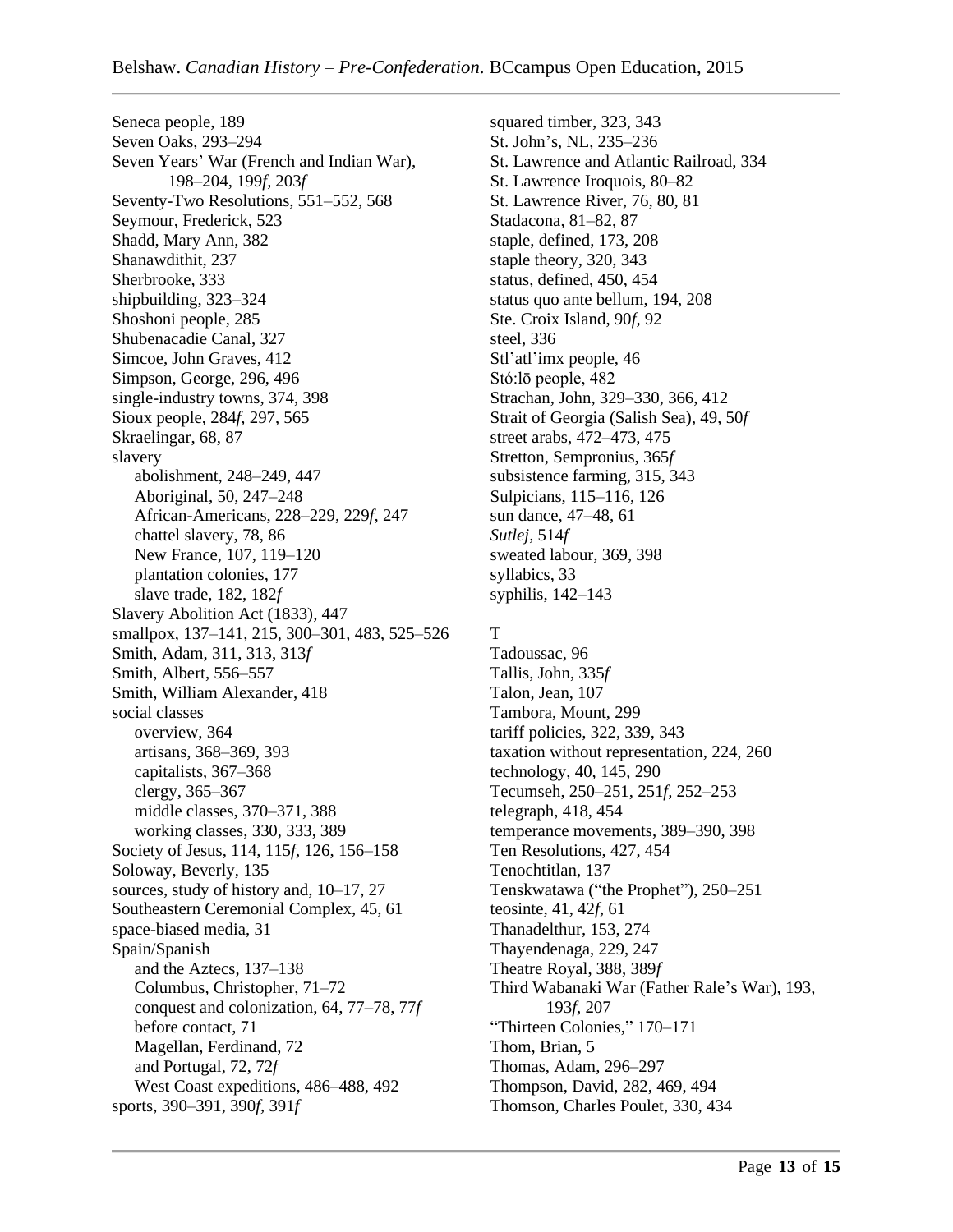"three sisters" diet, 41 threshing machines, 335, 344 Thule people, 266, 305 Ticonderoga, 97, 97*f* Tilley, Charles, 548 Tilley, Leonard, 556–557 time-biased media, 31–32, 34 Tk'emlúps people, 520 Tla-o-qui-aht (Clayoquot) people, 500 tobacco, 177–178 Tomison, William, 141–142 Toronto, 355, 361, 361*f,* 443, 443*f* The Toronto Club, 391–392 Toronto Normal School, 385*f* Toronto Rolling Mills, 335*f* Tory government, 411 Toryism/Tories, 224, 255, 260 total fertility rate (TFR), 352, 398 totem poles, 33 tourism, 391 trade. *See also* fur trade Arctic, 275–276 Columbian Exchange, 131–135, 145 "trade jargon," 131, 131*f* triangular trade, 78, 87, 182–183, 182*f* Transatlantic Age. *See* European exploration and expansion Treaties of 1850 (Robinson), 450 Treaty of 1701 (Great Peace), 163, 163*f,* 189, 207 Treaty of 1817 (Rush-Bagot), 255 Treaty of 1818 (London Convention), 295, 305 Treaty of 1846 (Oregon), 506 Treaty of 1854 (Reciprocity), 340, 343, 545 Treaty of Aix-la-Chapelle (1748), 194, 208 Treaty of Easton (1758), 214 Treaty of Ghent (1814-1815), 255, 260, 596 Treaty of Paris (1763), 202, 208–209, 214–215, 260 Treaty of Ryswick (1697), 189, 209 Treaty of Tordesillas (1494), 72, 87 Treaty of Utrecht (1713), 95, 110, 190, 190*f,* 209 triad, 41, 61 Trigger, Bruce, 9, 34, 35 trip men, 278, 305 Trois Rivières, 180 truck system, 323, 344 Trutch, Joseph, 523 Tupper, Charles, 554–555 "Turtle Island," 40 Tuscarora people, 254

# U

ultramontanism, 414, 454 U'magalis (Margaret Wilson Frank), 525*f* unions, 420–421 United Empire Loyalists, 242, 260 United States American Revolution, 170, 224–230 Civil War, 545–546 territorial expansion, 505–507 War of 1812, 250–255 west coast expeditions, 491–492, 491*f* universities, 386 University of Toronto, 20 Upper Canada Constitutional Act and, 240–243 economic development, 319–321 map of, 1855, 319*f* migrations from Britain, 319 politics, 411–412 populations, 315 rebellion, 428–430 Upper Fort Garry, 296, 305

# V

Van Kirk, Sylvia, 465, 560 Vancouver, George, 468–469, 489–490 Vancouver Island, 514–518, 525–526 Vaudreuil, Pierre de Rigaud, marquis de, 200 Vaughan, Sarah, 367 Verrazzano, Giovanni da, 76 vertical integration, 336, 344 *Victoria Daily British Colonist,* 523 Vikings, 67–68, 67*f* Ville-Marie, 109 Vinland, 68, 87 virgin soil epidemics, 138, 166 Virginia, 177–178, 198 voluntary associations, 392, 398 voluntary family size limitation, 352, 398 voyageurs, 278, 305

# W

Wabanaki Confederacy, 48, 93–94, 150–151, 190 Waddens, Jean Étienne, 508 Waddens, Marguerite, 508–509, 508*f* Wakefield, Edward Gibbon, 432, 515–516 Walkem, George, 392 War Hawks, 251, 260–261 warfare Battle of Sainte-Foy, 202, 207 biological, 215